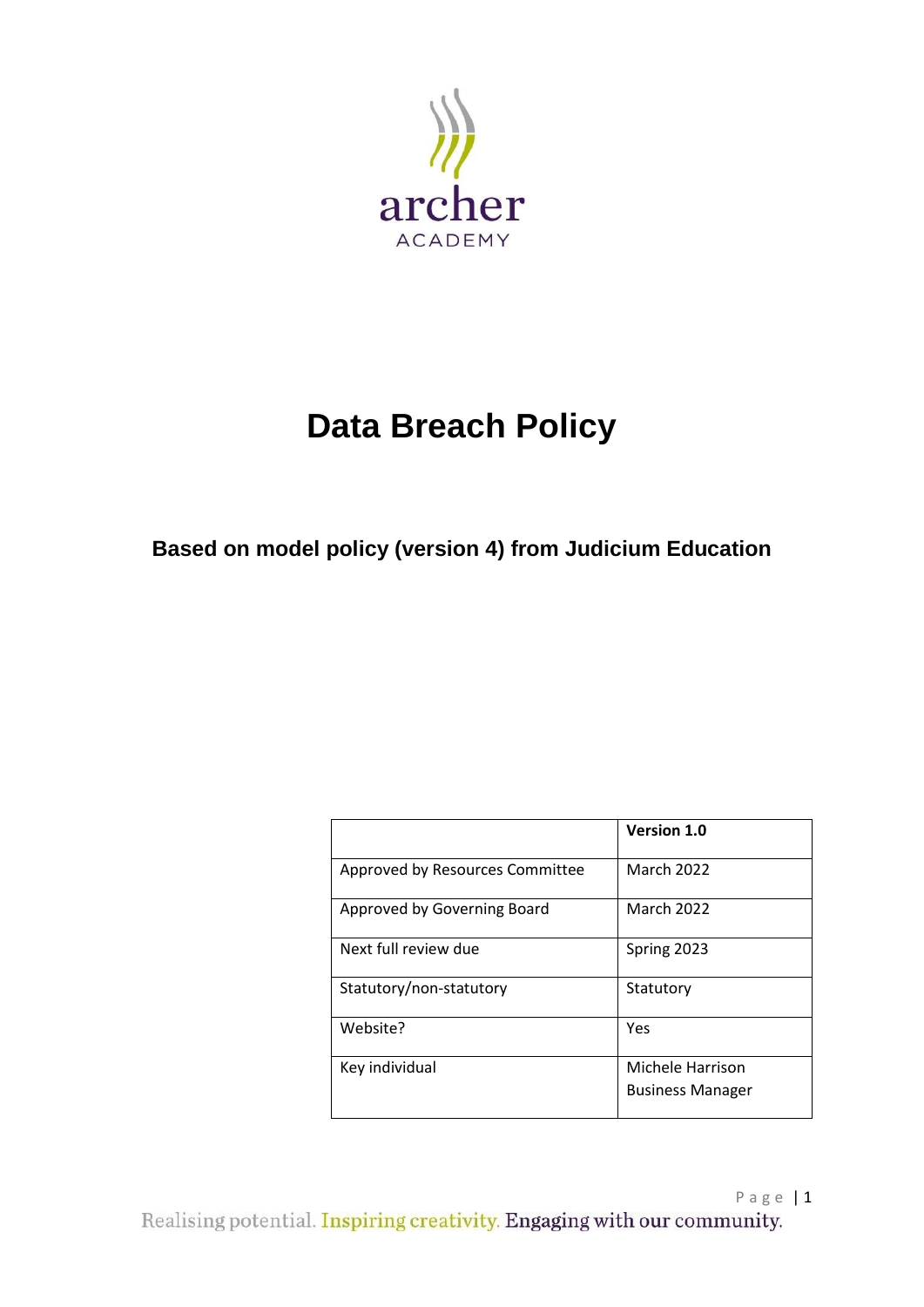# **Contents**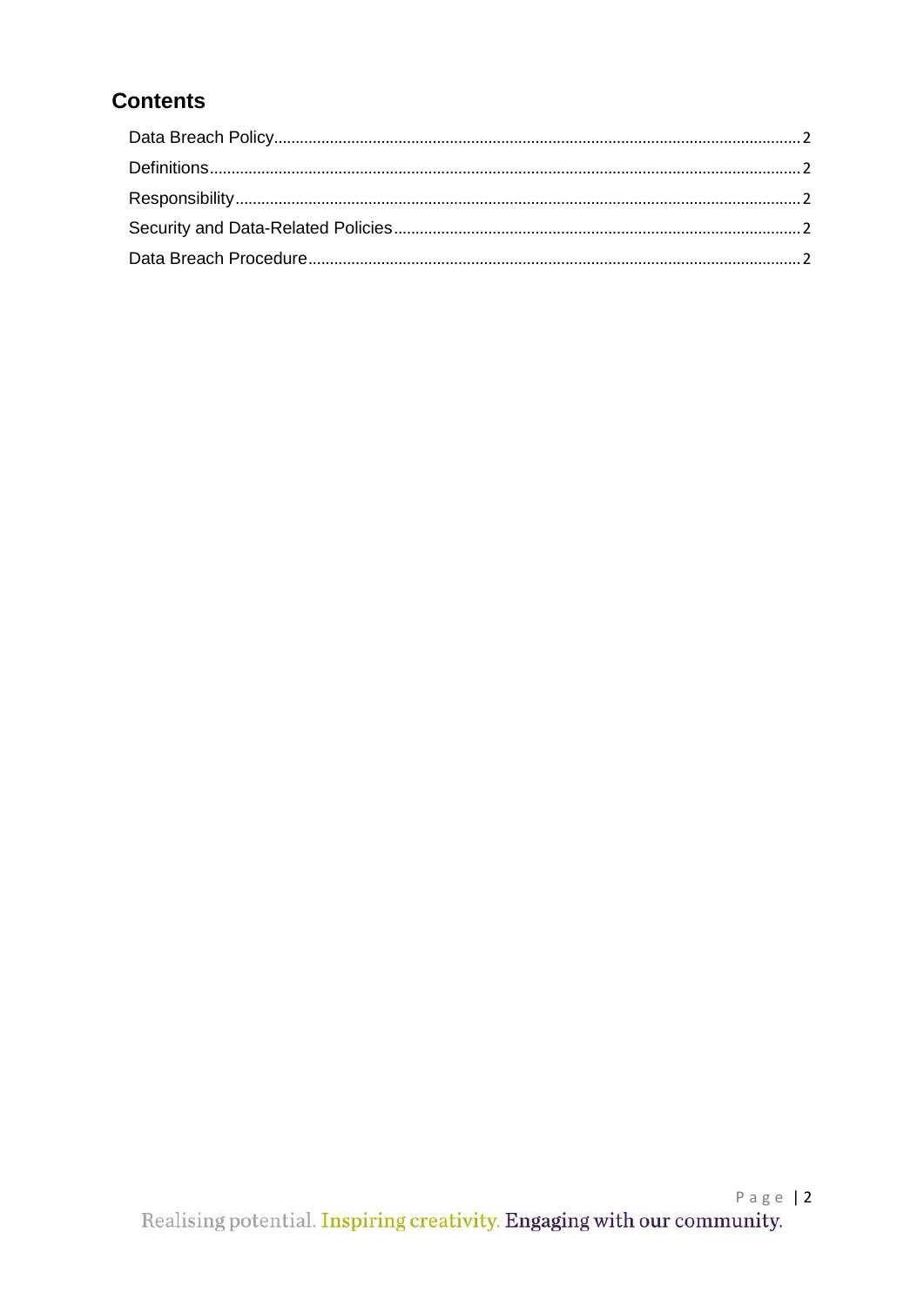#### Data Breach Policy

The UK General Data Protection Regulation (UK GDPR) aims to protect the rights of individuals about whom data is obtained, stored, processed or supplied and requires that organisations take appropriate security measures against unauthorised access, alteration, disclosure or destruction of personal data.

The UK GDPR places obligations on staff to report actual or suspected data breaches and our procedure for dealing with breaches is set out below. All members of staff are required to familiarise themselves with its content and comply with the provisions contained in it. Training will be provided to all staff to enable them to carry out their obligations within this policy.

Data Processors will be provided with a copy of this policy and will be required to notify the School of any data breach without undue delay after becoming aware of the data breach. Failure to do so may result in a breach to the terms of the processing agreement.

Breach of this policy will be treated as a disciplinary offence which may result in disciplinary action under the School's Disciplinary Policy and Procedure up to and including summary dismissal depending on the seriousness of the breach.

This policy does not form part of any individual's terms and conditions of employment with the School and is not intended to have contractual effect. Changes to data protection legislation will be monitored and further amendments may be required to this policy in order to remain compliant with legal obligations.

**Definitions** 

#### **Personal Data**

Personal data is any information relating to an individual where the individual can be identified (directly or indirectly) from that data alone or in combination with other identifiers we possess or can reasonably access. This includes special category data and pseudonymised personal data but excludes anonymous data or data that has had the identity of an individual permanently removed.

Personal data can be factual (for examples a name, email address, location or date of birth) or an opinion about that person's actions or behaviour.

Personal data will be stored either electronically or as part of a structured manual filing system in such a way that it can be retrieved automatically by reference to the individual or criteria relating to that individual.

#### **Special Category Data**

Previously termed "Sensitive Personal Data", Special Category Data is similar by definition and refers to data concerning an individual's racial or ethnic origin, political or religious beliefs, trade union membership, physical and mental health, sexuality, biometric or genetic data and personal data relating to criminal offences and convictions.

#### **Personal Data Breach**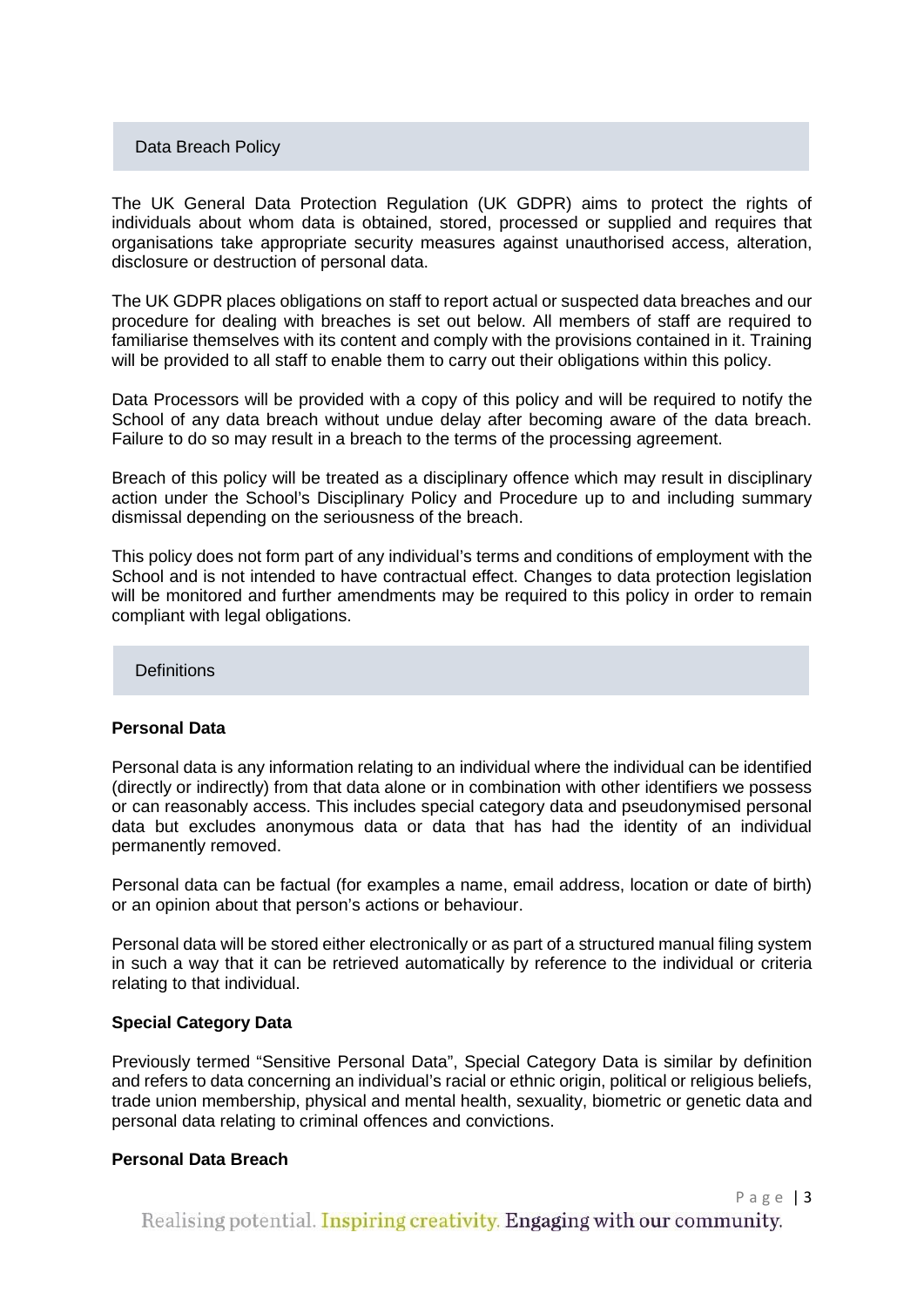A personal data breach is a breach of security leading to the accidental or unlawful destruction, loss, alteration, unauthorised disclosure of, or access to, personal data or special category data transmitted, stored or otherwise processed.

#### **Data Subject**

Person to whom the personal data relates.

# **ICO**

ICO is the Information Commissioner's Office, the UK's independent regulator for data protection and information.

**Responsibility** 

Michele Harrison, Business Manager, has overall responsibility for breach notification within the School. They are responsible for ensuring breach notification processes are adhered to by all staff and are the designated point of contact for personal data breaches.

In the absence of Michele Harrison, please do contact Lucy Harrison, Headteacher.

The Data Protection Officer (DPO) is responsible for overseeing this policy and developing data-related policies and guidelines.

Please contact the DPO with any questions about the operation of this policy or the UK GDPR or if you have any concerns that this policy is not being or has not been followed.

The DPO's contact details are set out below: -

Data Protection Officer: Judicium Consulting Limited Address: 72 Cannon Street, London, EC4N 6AE Email: [dataservices@judicium.com](mailto:dataservices@judicium.com) Web: www.judiciumeducation.co.uk Telephone: 0203 326 9174 Lead Contact: Craig Stilwell

# Links with Security and Data-Related Policies

Staff should refer to the following policies that are related to this data breach policy: -

- **Security Policy** which sets out the School's guidelines and processes on keeping personal data secure against loss and misuse.
- **Data Protection Policy** which sets out the School's obligations under UK GDPR about how they process personal data.
- **Cyber Security Policy** which sets out the School's obligations and guidelines for Cyber Security issues.

These policies are also designed to protect personal data and can be found in the Polices section of T:\docs.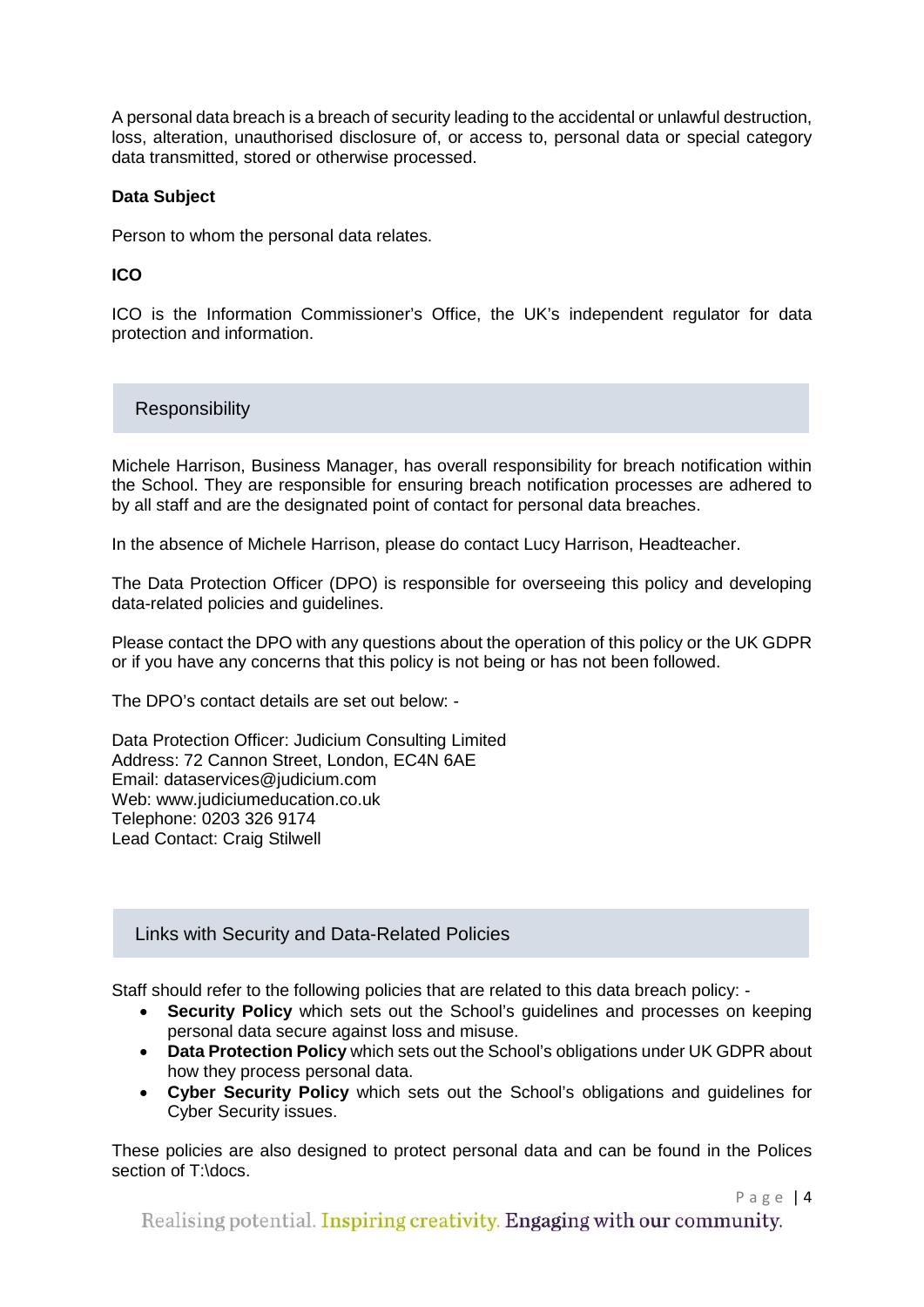#### **What is a Personal Data Breach?**

### Data Breach Procedure

A personal data breach is a breach of security leading to the accidental or unlawful destruction, loss, alteration, unauthorised disclosure of, or access to, personal data or special category data transmitted, stored or otherwise processed.

Examples of a data breach could include the following (but are not exhaustive): -

- Loss or theft of data or equipment on which data is stored, for example loss of a laptop or a paper file (this includes accidental loss);
- Inappropriate access controls allowing unauthorised use;
- Equipment failure;
- Human error (for example sending an email or SMS to the wrong recipient);
- Unforeseen circumstances such as a fire or flood;
- Hacking, phishing and other "blagging" attacks where information is obtained by deceiving whoever holds it.

#### **When Does it Need to be Reported?**

The School must notify the ICO of a data breach where it is likely to result in a risk to the rights and freedoms of individuals. This means that the breach needs to be more than just losing personal data and if unaddressed the breach is likely to have a significant detrimental effect on individuals.

Examples of where the breach may have a significant effect includes: -

- potential or actual discrimination:
- potential or actual financial loss;
- potential or actual loss of confidentiality;
- risk to physical safety or reputation:
- exposure to identity theft (for example through the release of non-public identifiers such as passport details);
- the exposure of the private aspect of a person's life becoming known by others.

If the breach is likely to result in a high risk to the rights and freedoms of individuals then the individuals must also be notified directly.

#### Reporting a Data Breach

If you know or suspect a personal data breach has occurred or may occur which meets the criteria above, you should: -

- Complete a data breach report form (which can be obtained from Michele Harrison
- Email the completed form to [dpo@thearcheracademy.org.uk](mailto:dpo@thearcheracademy.org.uk)

Where appropriate, you should liaise with your line manager about completion of the data report form. Breach reporting is encouraged throughout the School and staff are expected to seek advice if they are unsure as to whether the breach should be reported and/or could result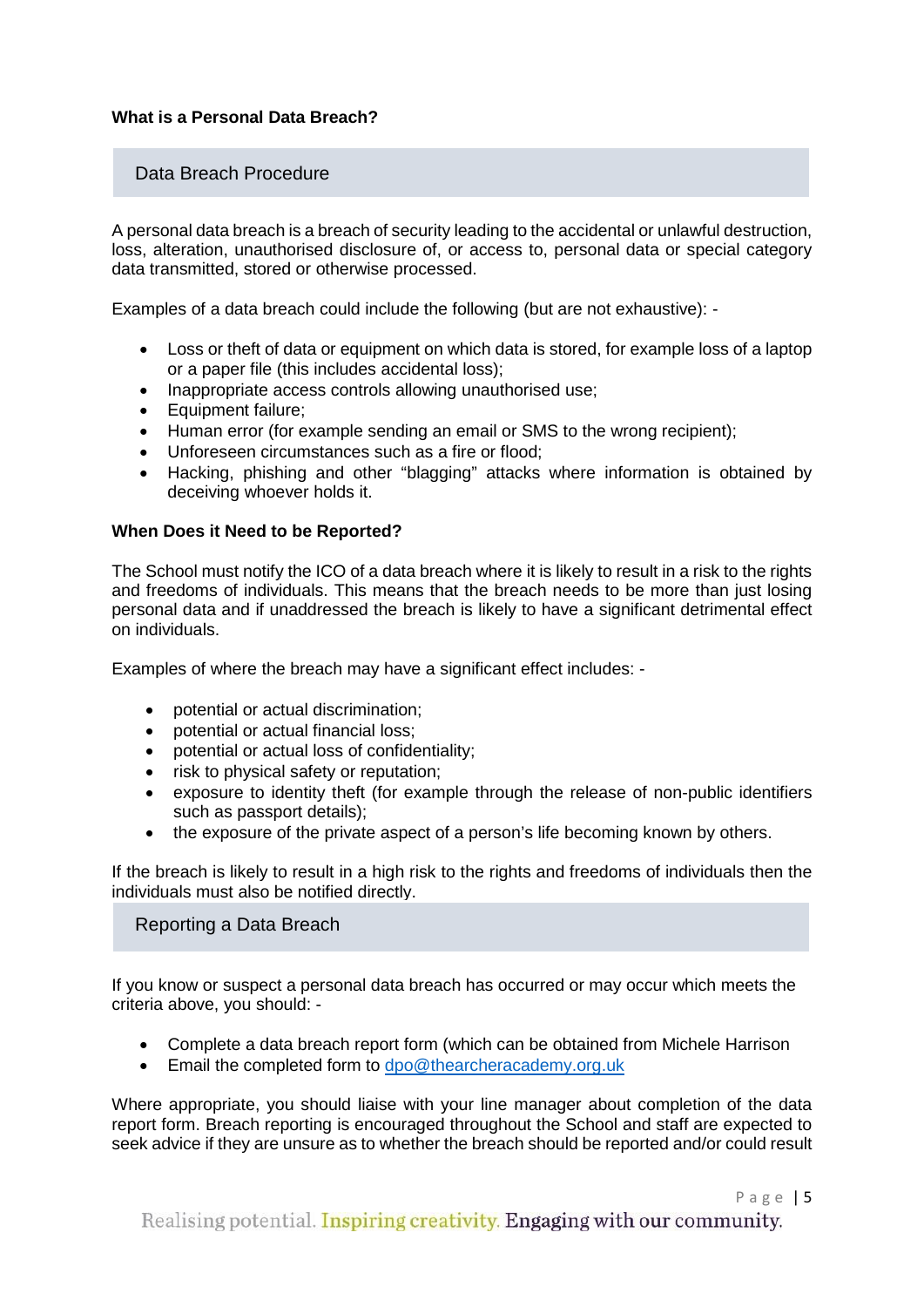in a risk to the rights and freedom of individuals. They can seek advice from their line manager, Michele Harrison or the DPO.

Once reported, you should not take any further action in relation to the breach. In particular you must not notify any affected individuals or regulators or investigate further. Michele Harrison will acknowledge receipt of the data breach report form and take appropriate steps to deal with the report in collaboration with the DPO.

#### Managing and Recording the Breach

On being notified of a suspected personal data breach, Michele Harrison will notify the DPO. Collectively they will take immediate steps to establish whether a personal data breach has in fact occurred. If so they will take steps to:-

- Where possible, contain the data breach;
- As far as possible, recover, rectify or delete the data that has been lost, damaged or disclosed;
- Assess and record the breach in the School's data breach register;
- Notify the ICO where required;
- Notify data subjects affected by the breach if required;
- Notify other appropriate parties to the breach;
- Take steps to prevent future breaches.

Notifying the ICO

Michele Harrison will notify the ICO when a personal data breach has occurred which is likely to result in a risk to the rights and freedoms of individuals.

This will be done without undue delay and, where possible, within 72 hours of becoming aware of the breach. The 72 hours deadline is applicable regardless of school holidays (i.e. it is not 72 working hours). If the School are unsure of whether to report a breach, the assumption will be to report it.

Where the notification is not made within 72 hours of becoming aware of the breach, written reasons will be recorded as to why there was a delay in referring the matter to the ICO.

# Notifying Data Subjects

Where the data breach is likely to result in a high risk to the rights and freedoms of data subjects, Michele Harrison will notify the affected individuals without undue delay including the name and contact details of the DPO and ICO, the likely consequences of the data breach and the measures the School have (or intended) to take to address the breach.

When determining whether it is necessary to notify individuals directly of the breach, Michele Harrison will co-operate with and seek guidance from the DPO, the ICO and any other relevant authorities (such as the police).

If it would involve disproportionate effort to notify the data subjects directly (for example, by not having contact details of the affected individual) then the School will consider alternative means to make those affected aware (for example by making a statement on the School website).

Realising potential. Inspiring creativity. Engaging with our community.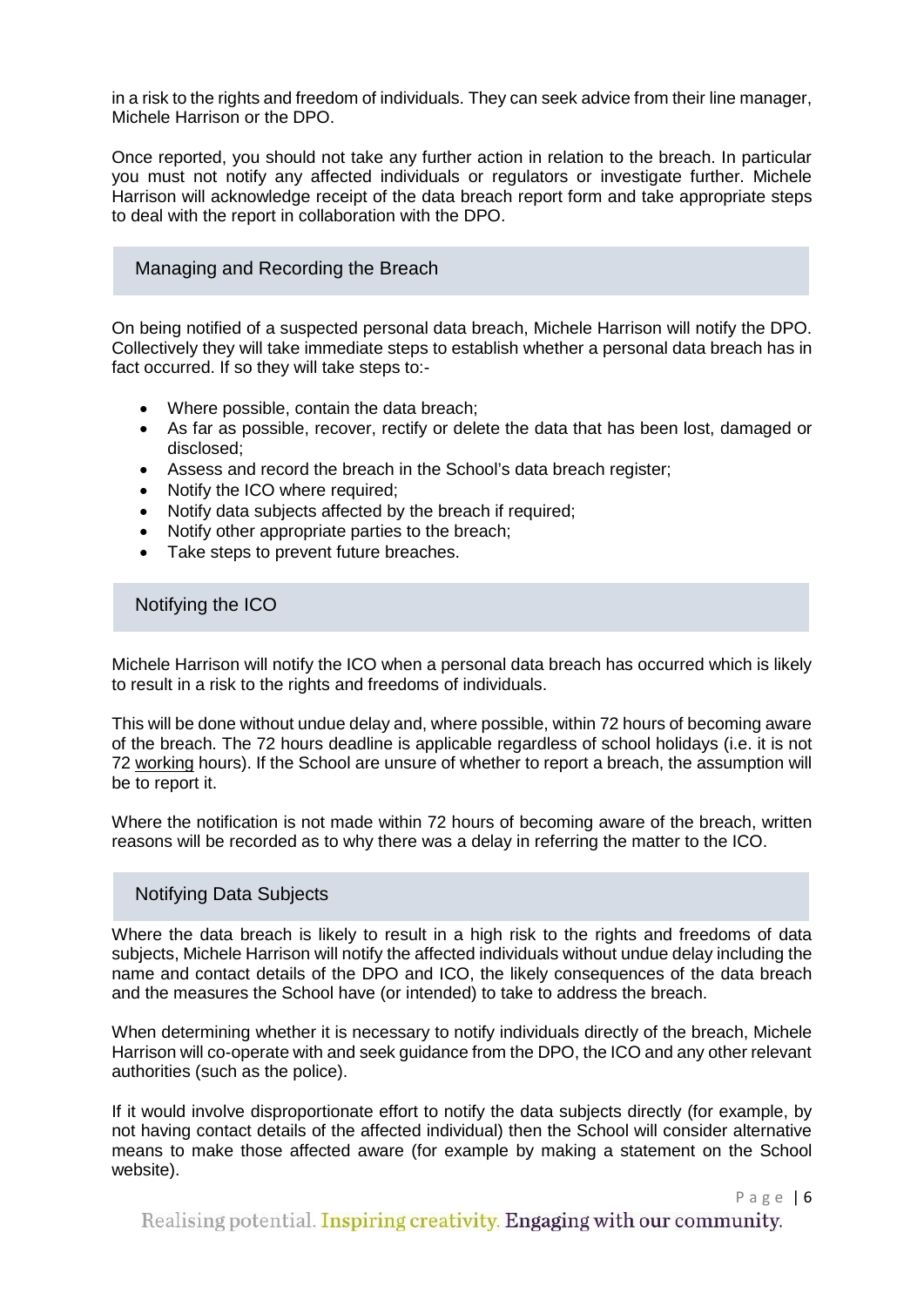# Notifying Other Authorities

The School will need to consider whether other parties need to be notified of the breach. For example:

- Insurers:
- Parents;
- Third parties (for example, when they are also affected by the breach);
- Local authority:
- The police (for example, if the breach involved theft of equipment or data).

This list is non-exhaustive.

Assessing the Breach

Once initial reporting procedures have been carried out, the School will carry out all necessary investigations into the breach.

The School will identify how the breach occurred and take immediate steps to stop or minimise further loss, destruction or unauthorised disclosure of personal data. We will identify ways to recover correct or delete data (for example notifying our insurers or the police if the breach involves stolen hardware or data).

Having dealt with containing the breach, the School will consider the risks associated with the breach. These factors will help determine whether further steps need to be taken (for example notifying the ICO and/or data subjects as set out above). These factors include:

- What type of data is involved and how sensitive it is;
- The volume of data affected:
- Who is affected by the breach (i.e. the categories and number of people involved);
- The likely consequences of the breach on affected data subjects following containment and whether further issues are likely to materialise;
- Are there any protections in place to secure the data (for example, encryption, password protection, pseudonymisation);
- What has happened to the data;
- What could the data tell a third party about the data subject;
- What are the likely consequences of the personal data breach on the school; and
- Any other wider consequences which may be applicable.

#### Preventing Future Breaches

Once the data breach has been dealt with, the School will consider its security processes with the aim of preventing further breaches. In order to do this, we will:

• Establish what security measures were in place when the breach occurred;

Realising potential. Inspiring creativity. Engaging with our community.